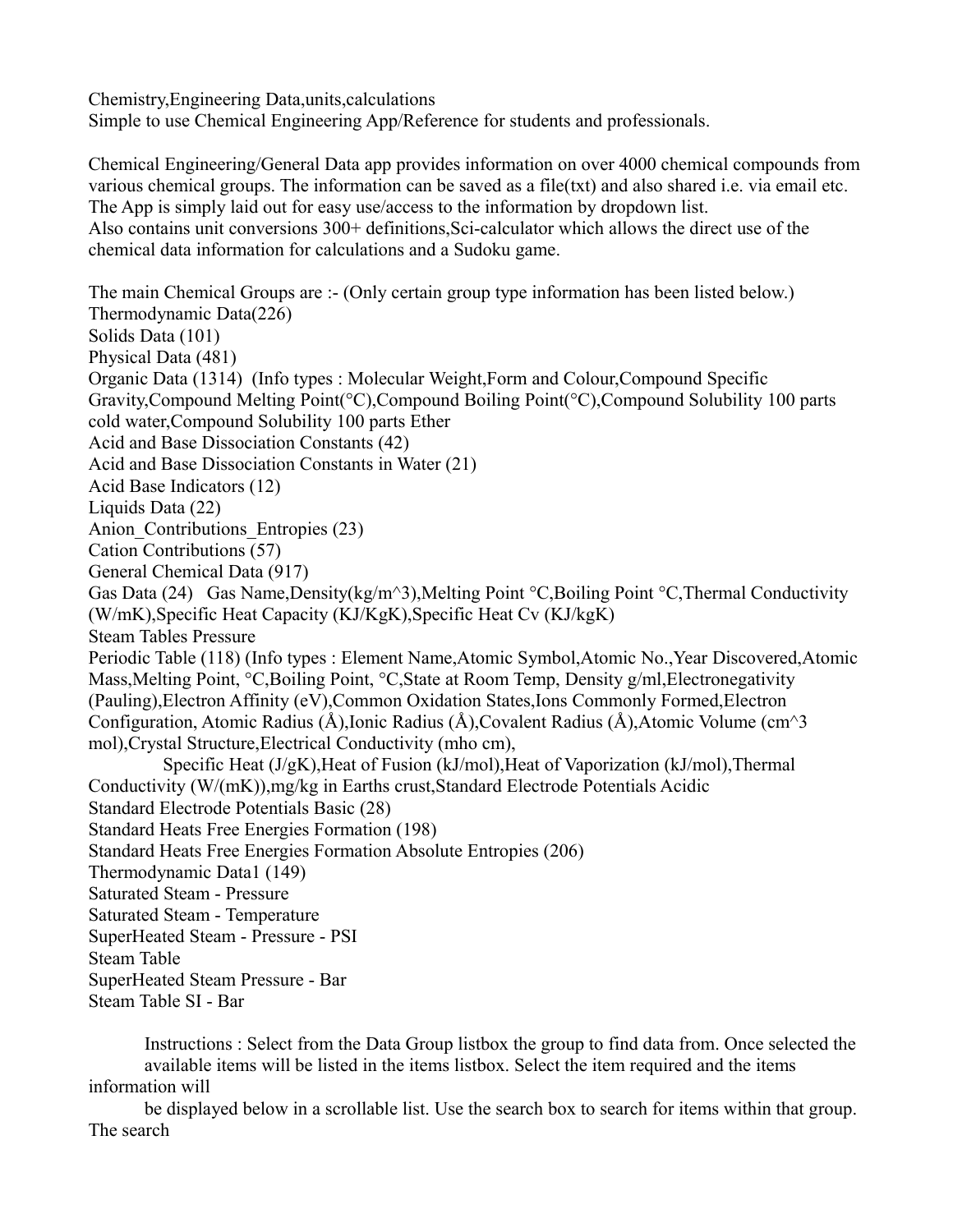is based on the items name. i.e. type a letter, click the search button and any items name within that group

 containing that letter will be displayed in the items box. Click the export button to export, share the displayed information.

View the help online for further information.

All data is maintained offline, no internet connection required.

All Data is AS is and no garanteed or warranties for the correctness of the data is implied.

Application Permissions : Read/write to SD Card.

Settings Instructions : \n

1. Select the number of decimal values after the decimal . to appear in the result.i.e 2 means 1.XX from listbox.\n

2. Check if it is required to express the result in engineering form(scientific form) i.e.  $2e+4\ln$ 

Units Instructions : \n

1. Select Units group from listbox.\n

2. Select unit conversion from conversion listbox.\n

3. After selecting unit conversion result will calculated.Use number keypad, enter value to be converted.\n

Results calculated on clicking number or by clicking Calculate button on keypad. \n Backkey and clear options remove enteries. \n

Use top Textbox for unit conversion and below textbox for Calculator.Calculator functions not used directly for conversions,use keypad copy buttons to copy conversion values to calculator textbox. Use calculator functions cursor must be in below textbox.Standard calculator useage.Use equals button to calculate.Result is displayed below entry text.

Use  $x10^{\circ}$  key raises number by a factor of 10 i.e. 10000 enter  $1x10^{\circ}5$  . $\ln$ The displayed reverse result is the unit conversion value calculated in the reverse direction. Click the viewer button to display common symbols used in the units display.\n UNIT SYMBOLS \n  $\pi$  - Pi value (3.142..), mm - millimeter, km - kilometer \n yd - yard, cm - centimeter \n

in - inch, ft - foot\n

m - metro, ha - hectare \n

kcal - kilocalorie \n

Btu - British thermal unit \n

Cal- calorie \n

MJ - mega joule  $(1,000,000$  joules) \n

 $g$  - gram, mg - milligram \n

kg - kilogram, gal - gallon  $\ln$ 

KJ - kilojoule \n

kWh - kilo watt hour (1000 joules)

hp - horse power, lbf - pound force \n

W - watt,  $J$  - joule  $\ln$ 

h - hour,  $s$  - second  $\ln$